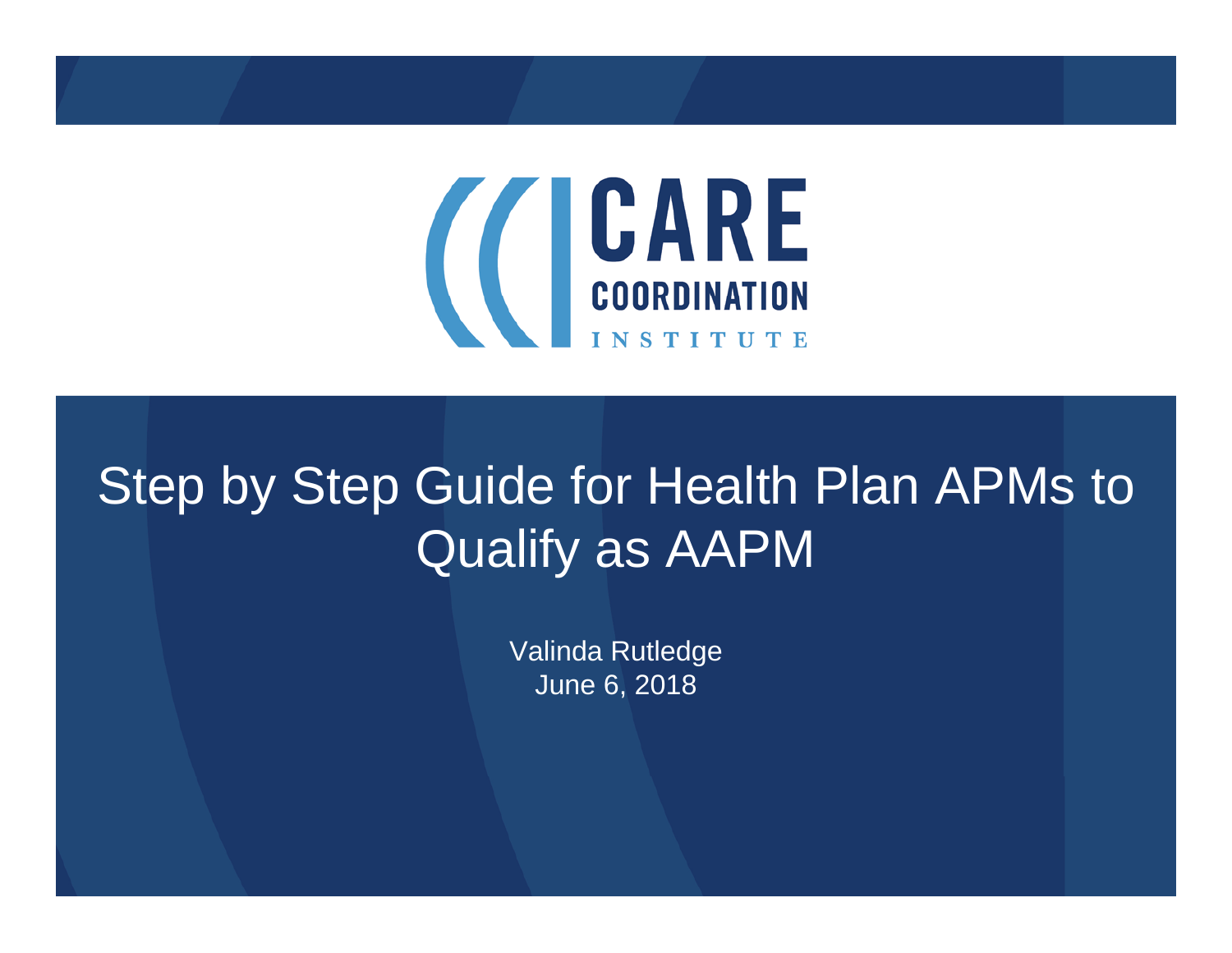### Agenda

- Overview of All Payer Combination Option
- Other Payer Advanced APM Criteria

2

- Other Payer Advanced APM Determination Process
- Key Success Factors and Potential Pitfalls

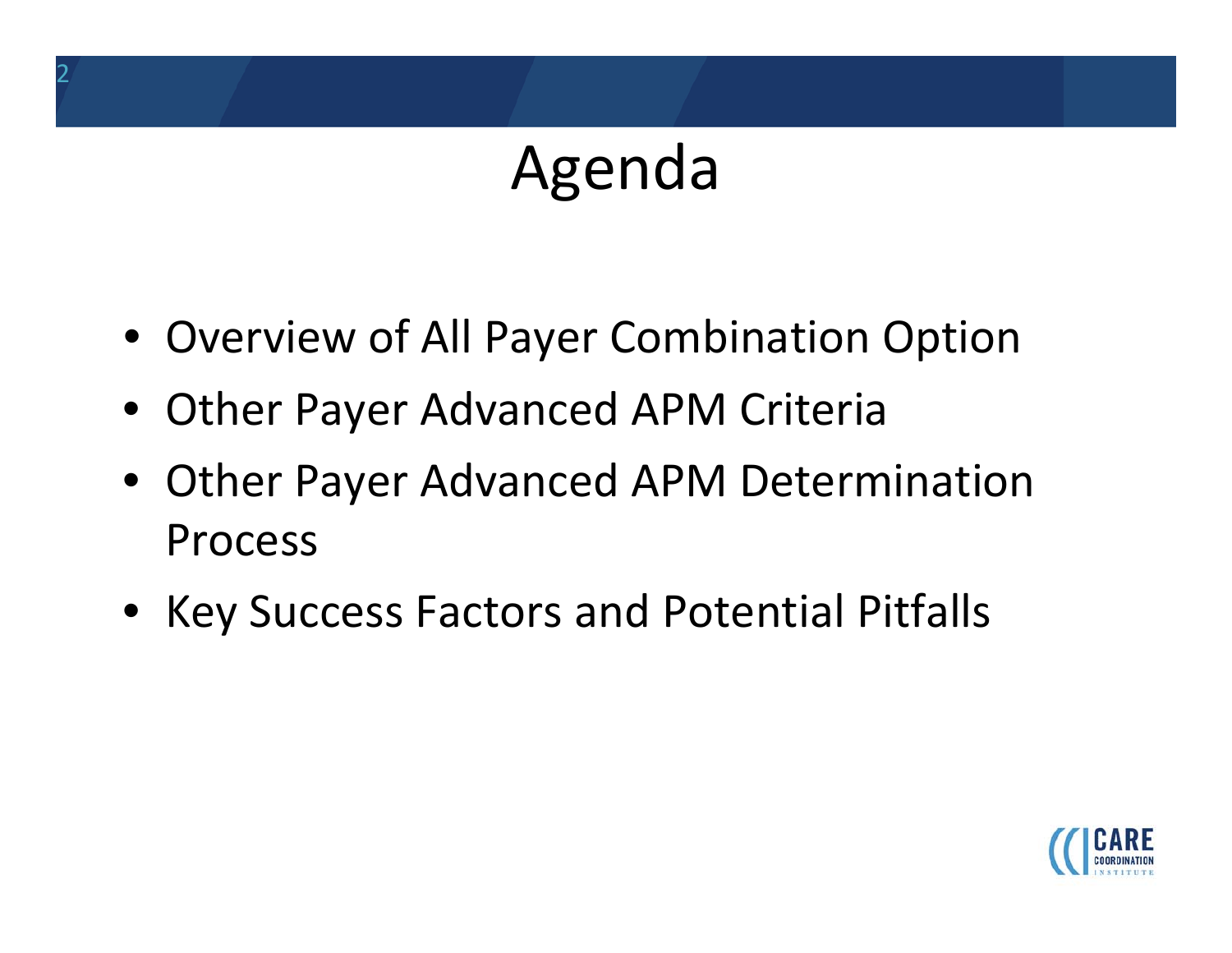## Goal

- 1. To Align Medicare aAPM definitions with Other Payer Advanced APMs in the All‐Payer Combination Option as much as possible
- 2. Minimize reporting burden on payers and participants
- 3. Transparency by publishing list of approved aAPM

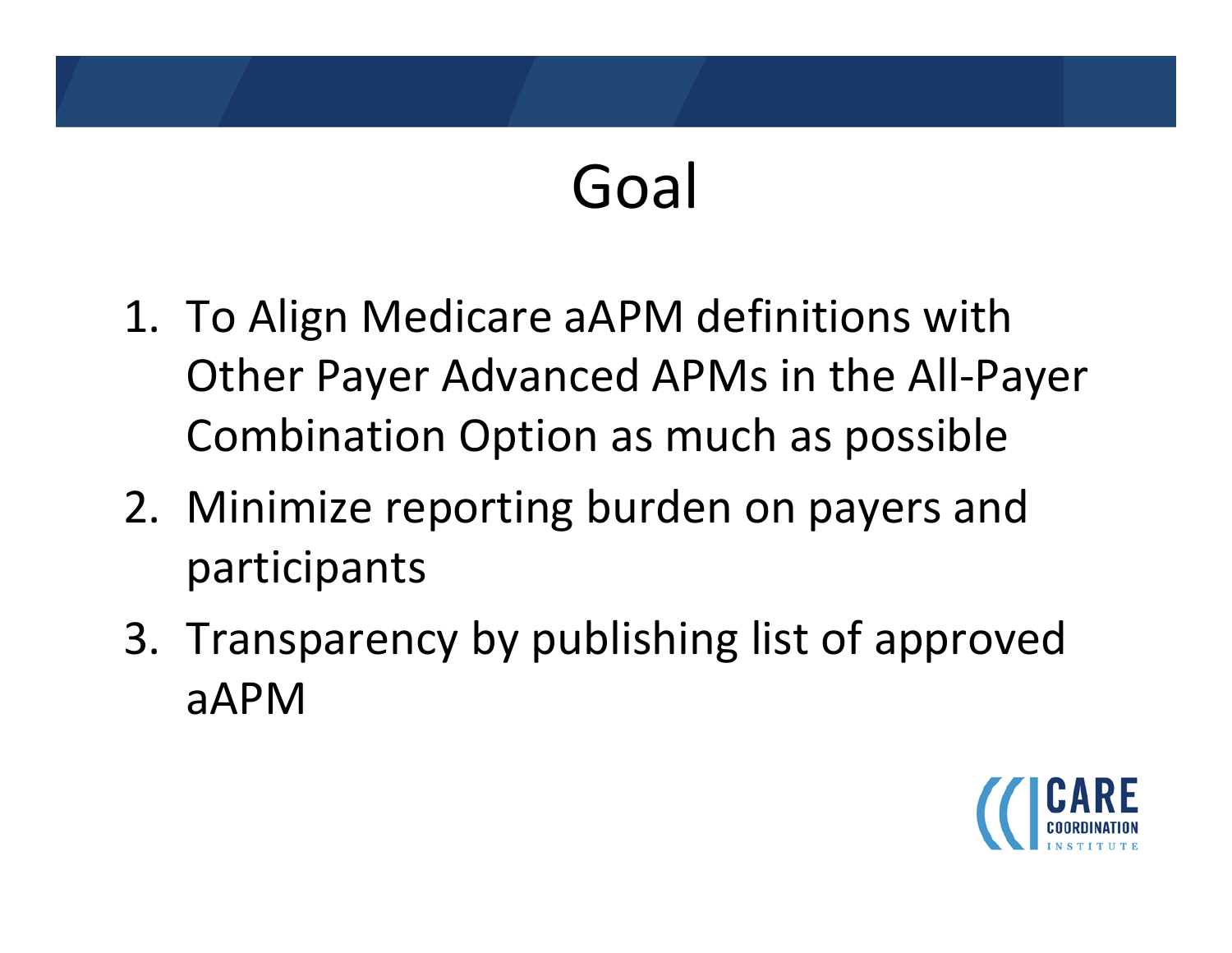### All Payer Advanced APM



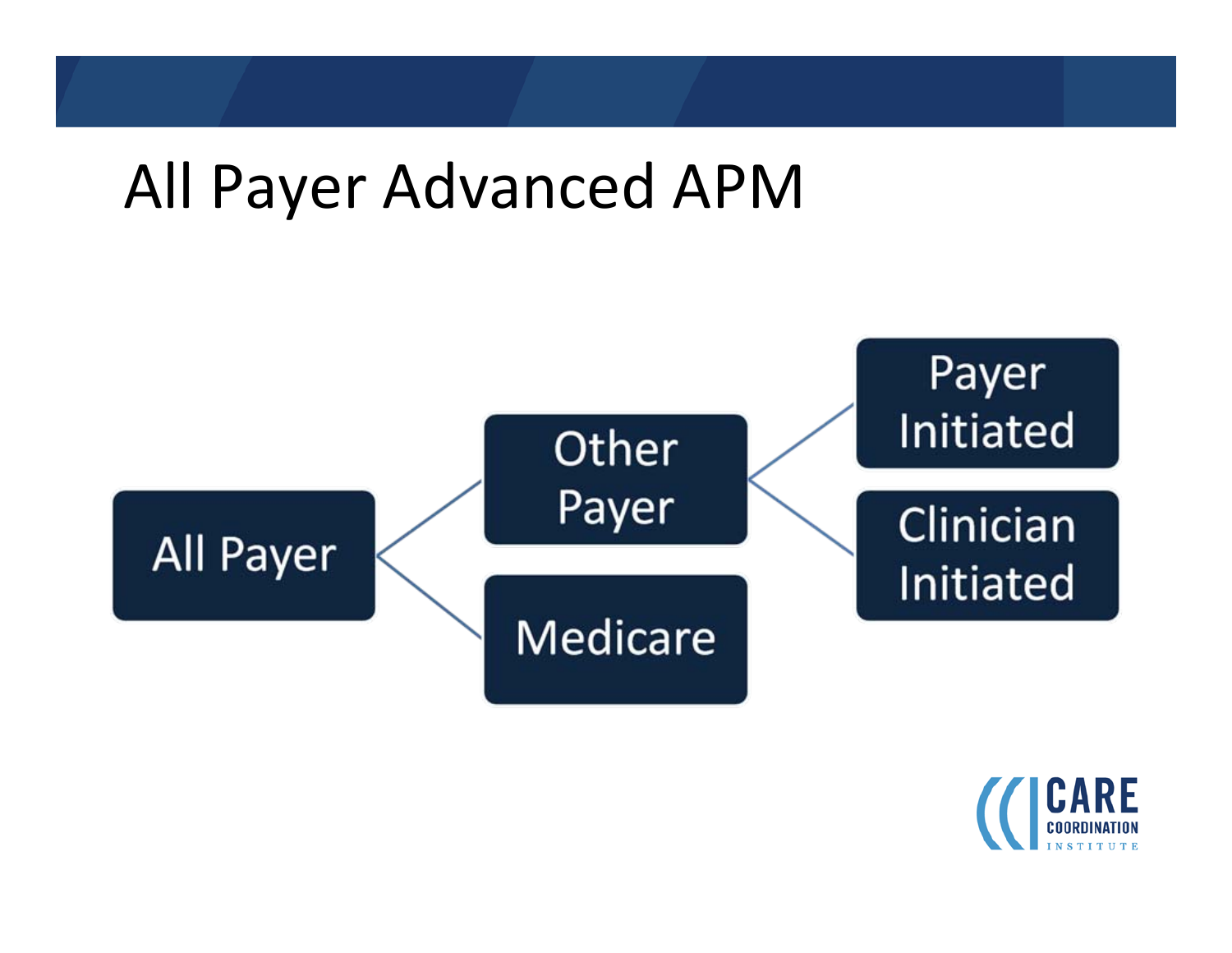## Types of Other Payers Advanced APMs

- Medicaid Plans (MCOs and non MCO)
- Medicare Health Care plans( MA, PACE, Duals)
- Multi‐payer (Partners with CMS in <sup>a</sup> CMS model such as CPC plus and OCM)

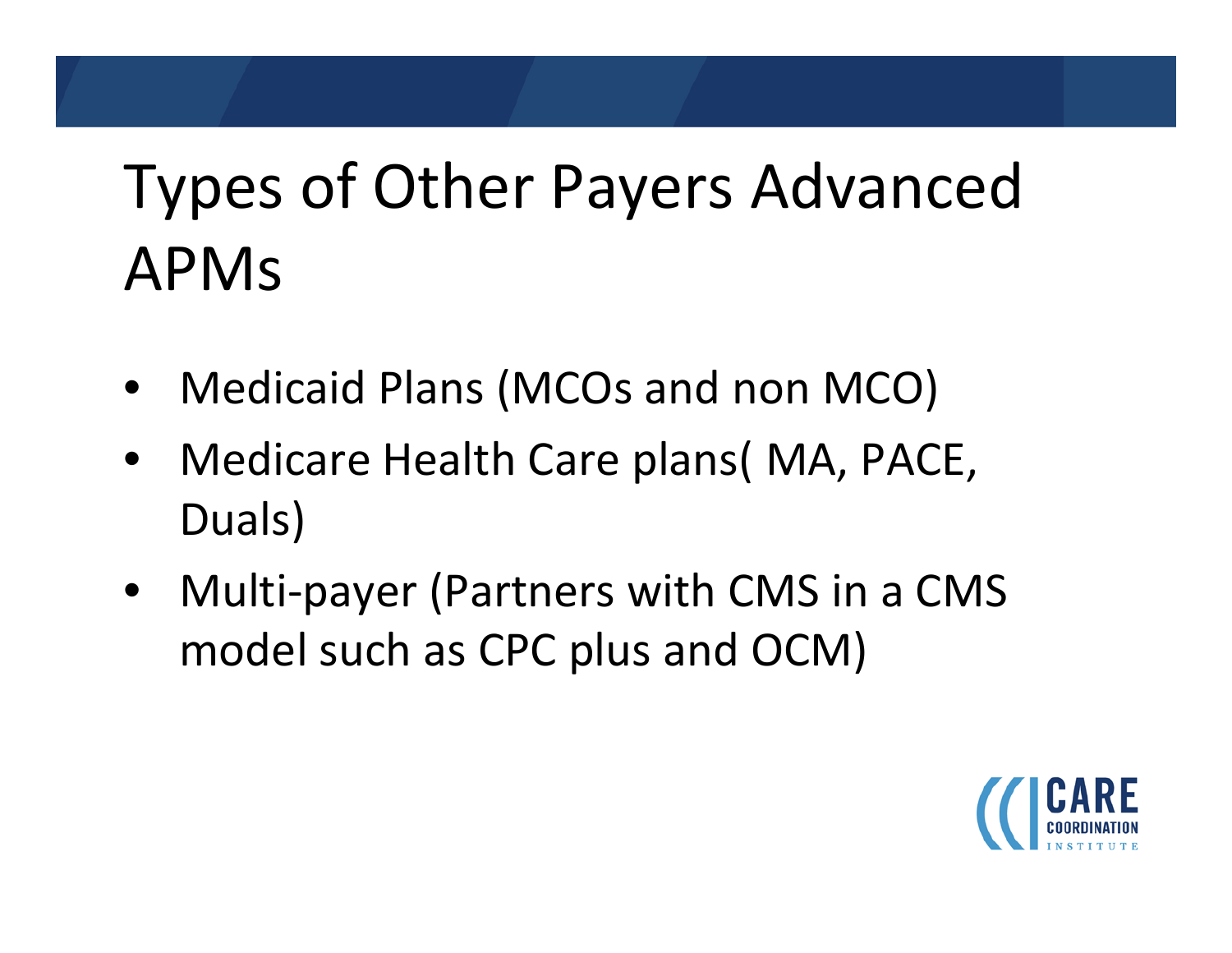## Other Payer Advanced APMs Requirements

- Must use certified EHR technology on at least 50% clinicians
- Base payment on quality measures comparable to MIPS
- "More than nominal" financial risk



**Sources:** CMS, HHS. Medicare Program: CY 2018 Updates to the Quality Payment Program; and Quality Payment Program: Extreme and *Uncontrollable Circumstance Policy for Transition Year. Federal Register.* November 16, 2017*;* Sg2 Analysis, 2017.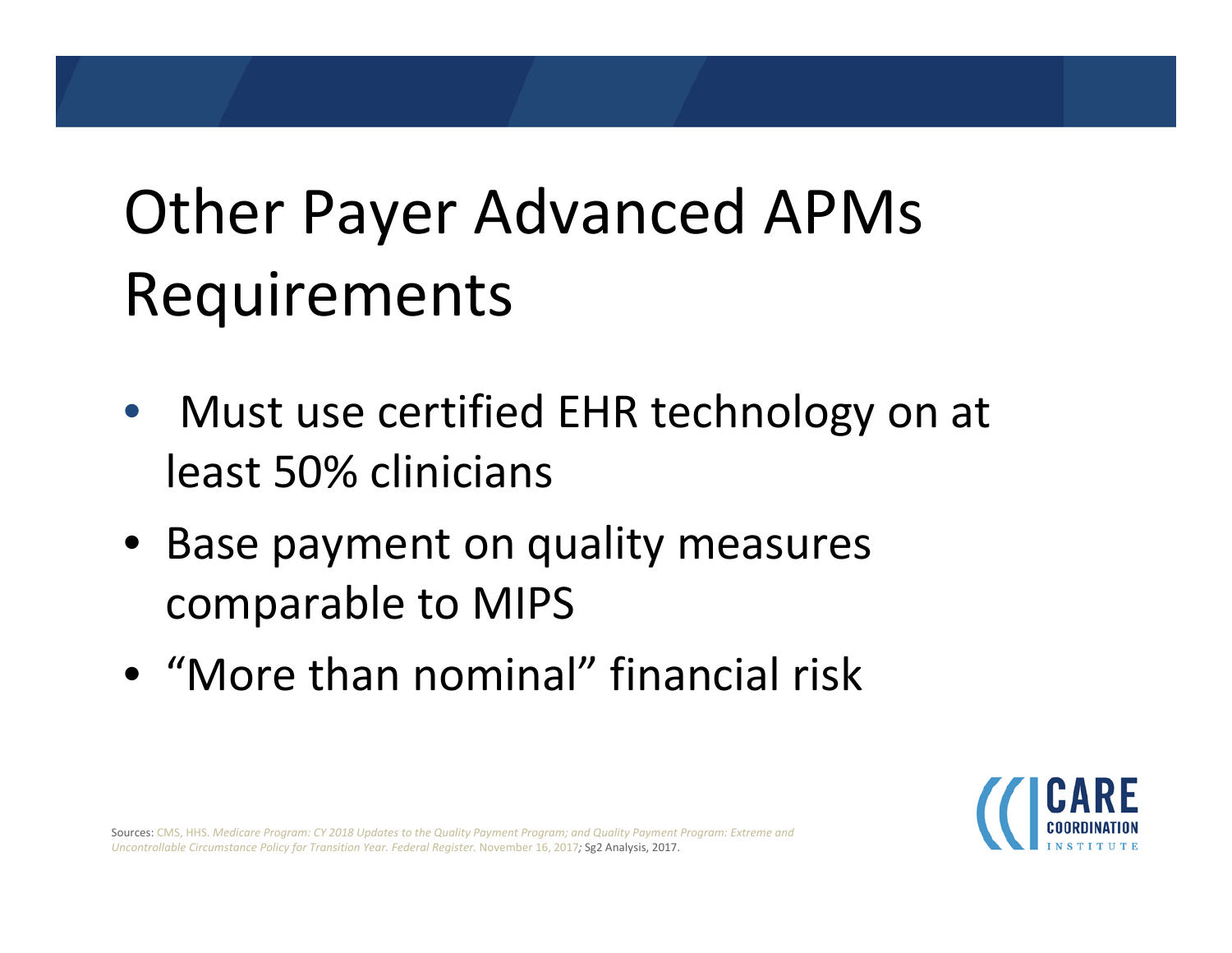## High Level Other‐Payer Process

- 1. Contract information is submitted to CMS for review
- 2. CMS reviews the info and agrees that the arrangement meets the definition of an aAPM
- 3. CMS will post the results of review
- 4. The eligible clinician meets the threshold through payments or patient counts to be considered an QP
- 5. Thresholds can be achieved through <sup>a</sup> combination of contracts

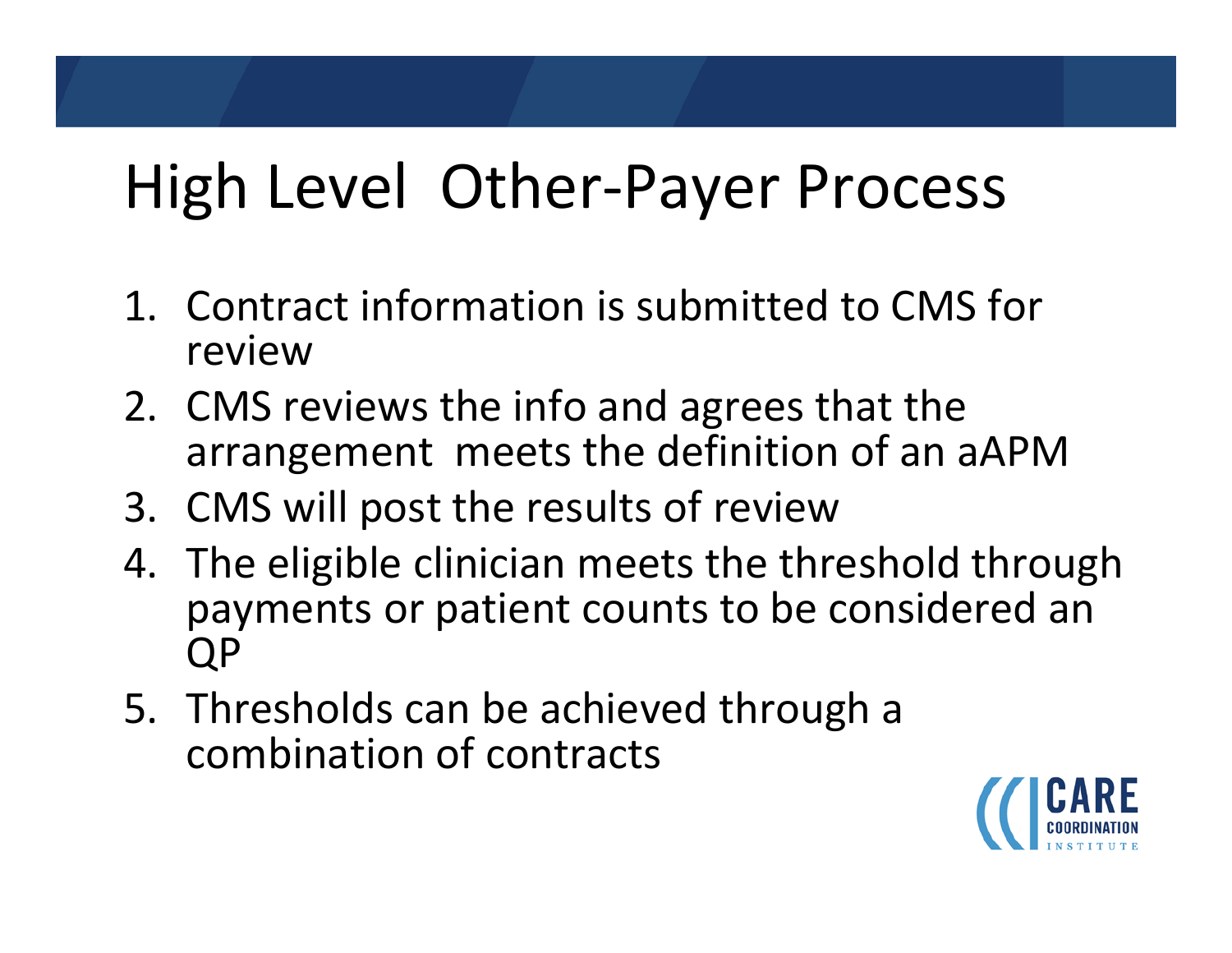# All-Payer Timeline



CMS FAQs All‐ Payer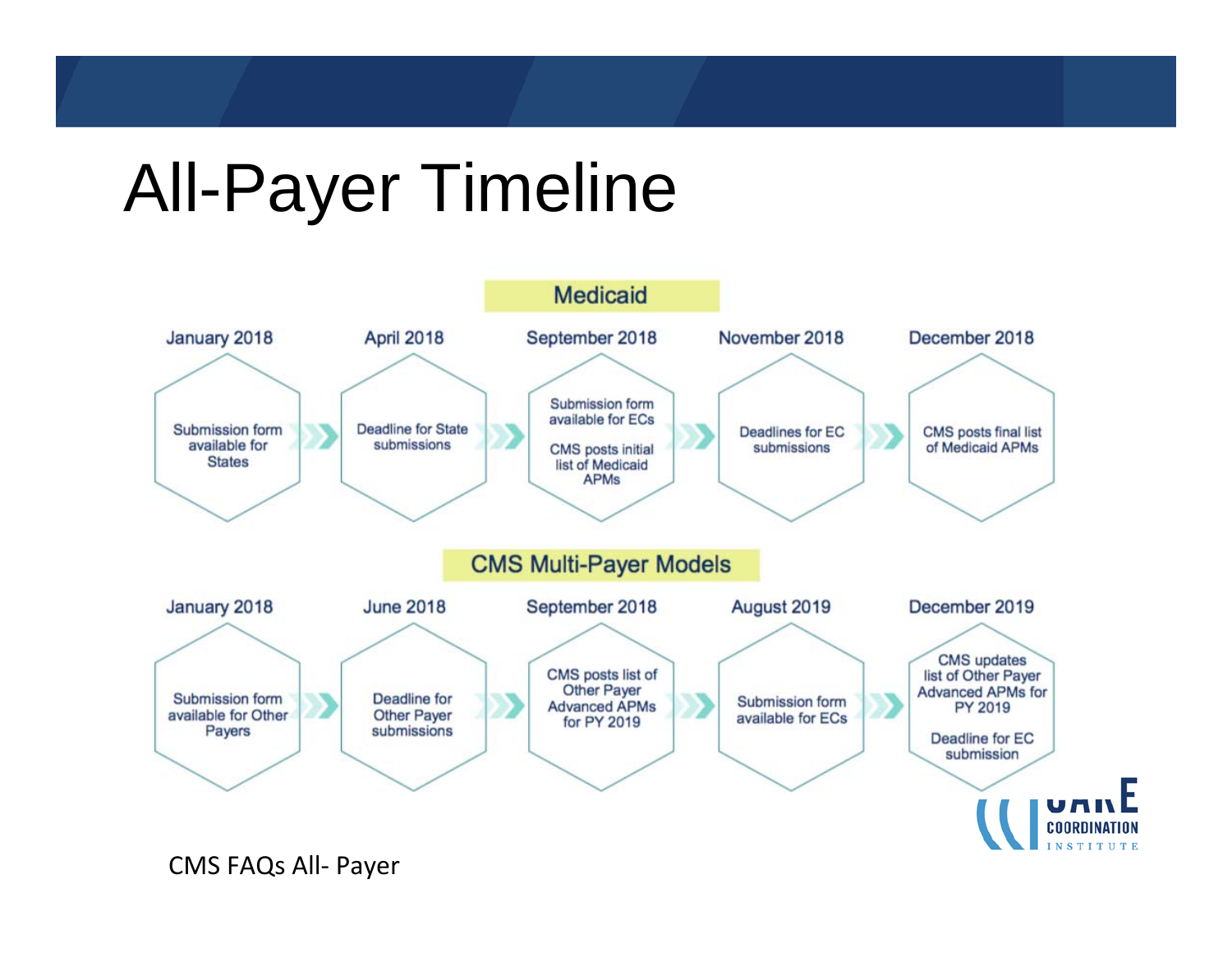## All-Payer Timeline



CMS All‐Payer FAQs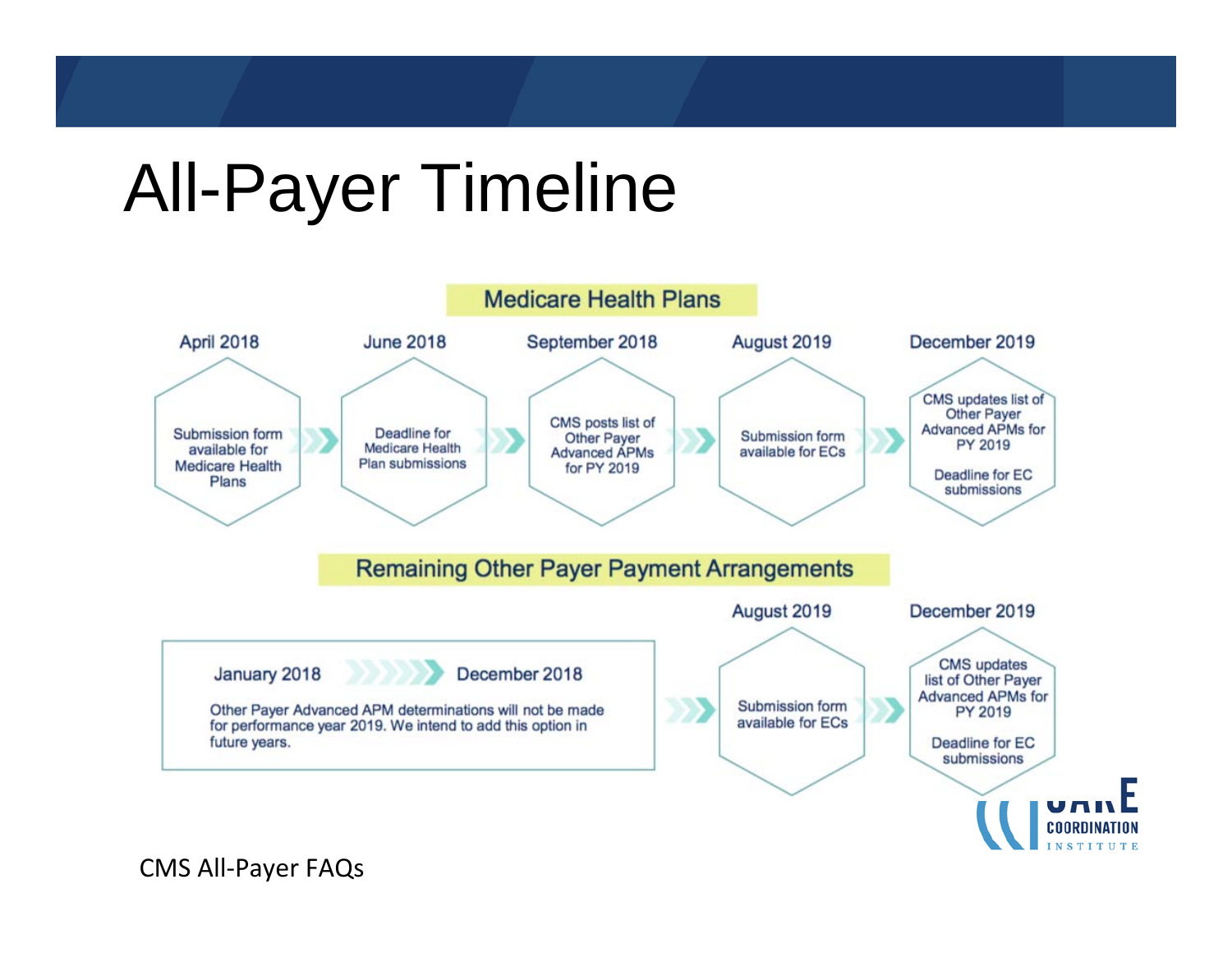### Payment Amount Thresholds

#### Table 1: All-Payer Combination Option - Payment Amount Method

| <b>Payment</b><br>Year                      | 2019 | 2020 | 2021  |                     | 2022  |                     | 2023  |                     | 2024 and later |                     |
|---------------------------------------------|------|------|-------|---------------------|-------|---------------------|-------|---------------------|----------------|---------------------|
| QP Payment<br>Count<br>Threshold            | N/A  | N/A  | 50%   | 25%                 | 50%   | 25%                 | 75%   | 25%                 | 75%            | 25%                 |
| Partial QP<br>Patient<br>Count<br>Threshold | N/A  | N/A  | 40%   | 20%                 | 40%   | 20%                 | 50%   | 20%                 | 50%            | 20%                 |
|                                             |      |      | Total | Medicare<br>Minimum | Total | Medicare<br>Minimum | Total | Medicare<br>Minimum | Total          | Medicare<br>Minimum |

Performance Period will be Jan 1‐August 31

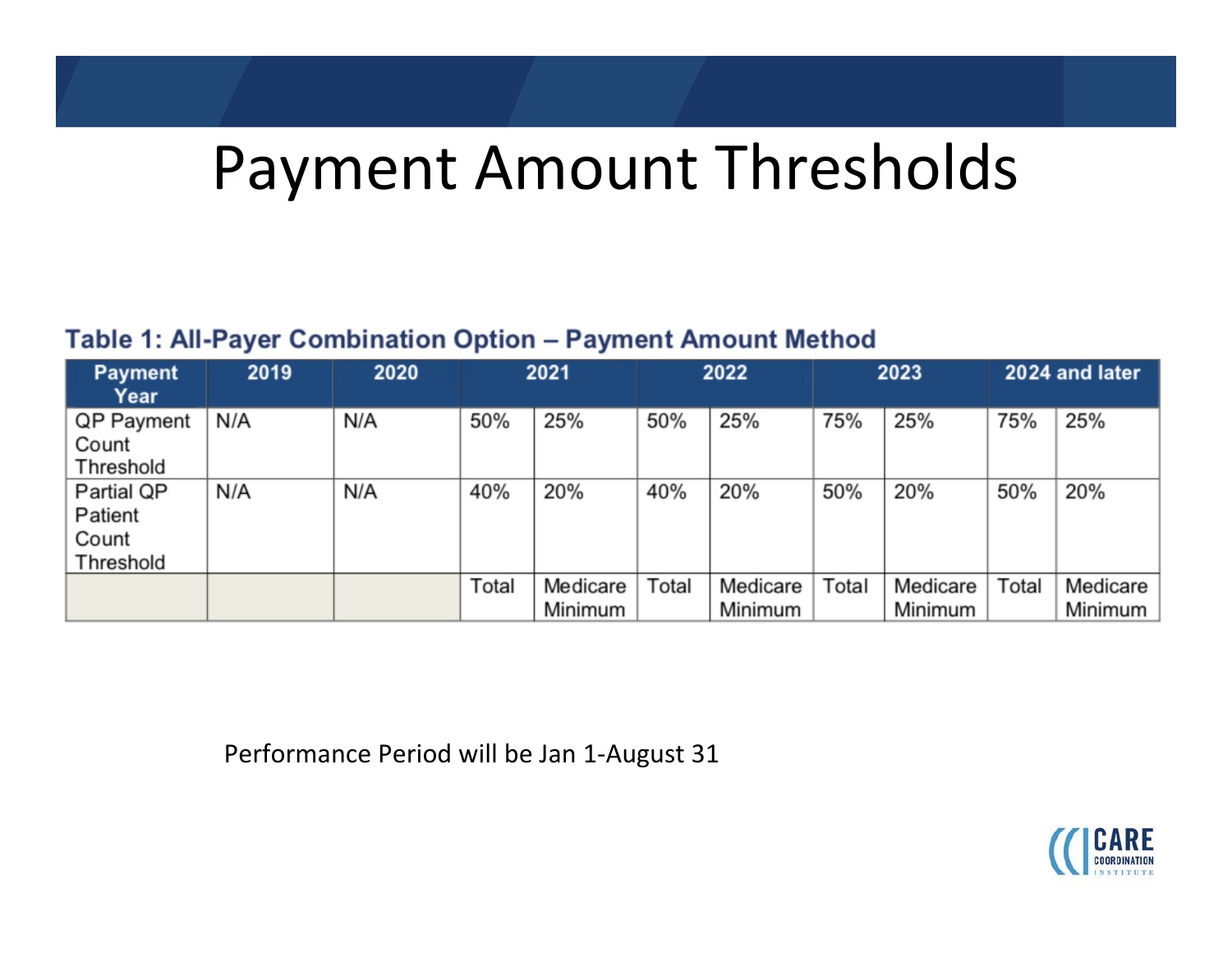### Patient Count Thresholds

#### Table 2: All-Payer Combination Option - Patient Count Method

| <b>Payment</b><br>Year     | 2019 | 2020 | 2021  |          | 2022  |          | 2023  |          | 2024 and later |          |
|----------------------------|------|------|-------|----------|-------|----------|-------|----------|----------------|----------|
| <b>QP Payment</b><br>Count | N/A  | N/A  | 35%   | 20%      | 35%   | 20%      | 50%   | 20%      | 50%            | 20%      |
| Threshold                  |      |      |       |          |       |          |       |          |                |          |
| Partial QP                 | N/A  | N/A  | 25%   | 10%      | 25%   | 10%      | 35%   | 10%      | 35%            | 10%      |
| Patient                    |      |      |       |          |       |          |       |          |                |          |
| Count                      |      |      |       |          |       |          |       |          |                |          |
| Threshold                  |      |      |       |          |       |          |       |          |                |          |
|                            |      |      | Total | Medicare | Total | Medicare | Total | Medicare | Total          | Medicare |
|                            |      |      |       | Minimum  |       | Minimum  |       | Minimum  |                | Minimum  |

Performance Period will be Jan 1‐August 31

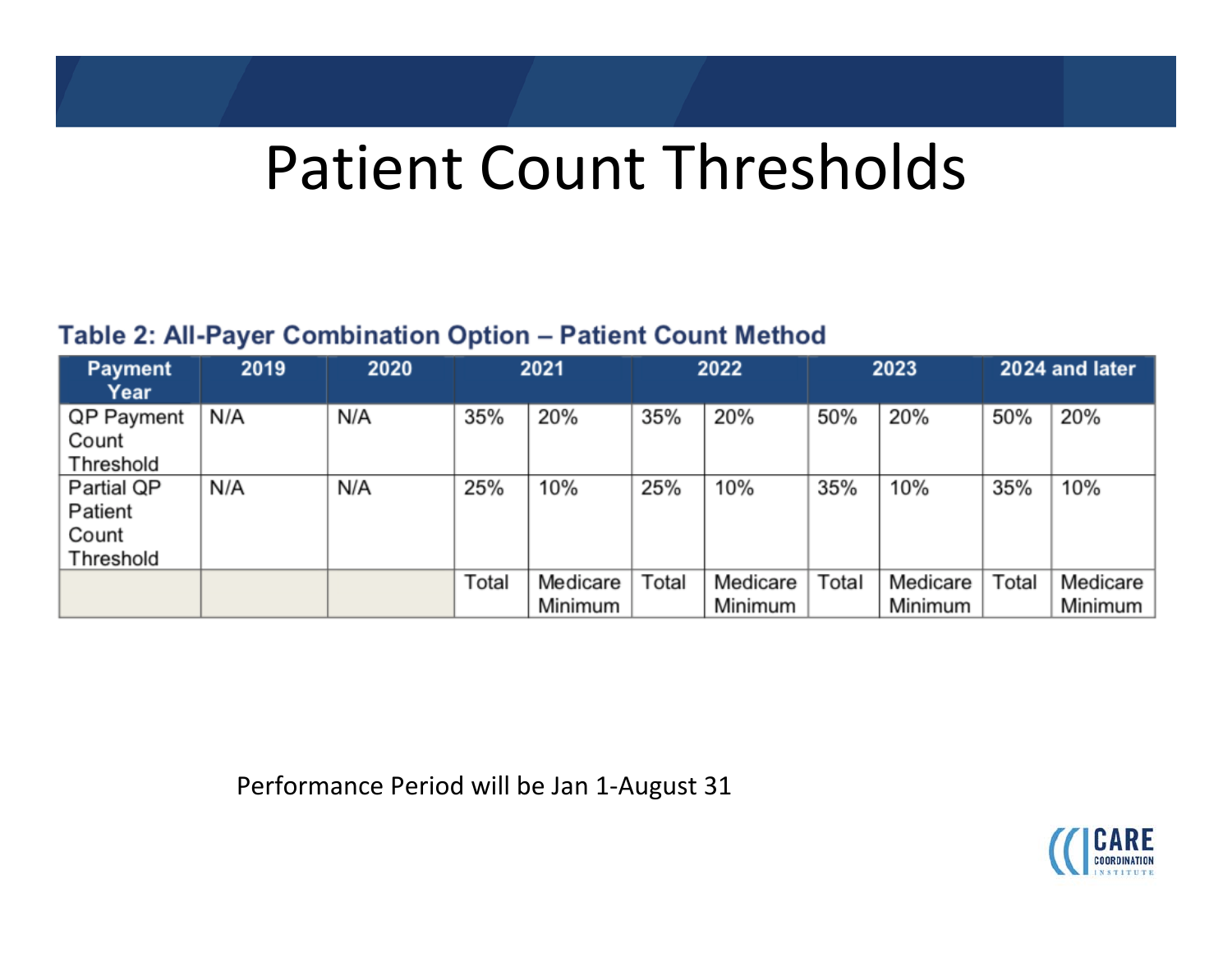## Payer Initiated Other Payer Process Requirements

- 1.Voluntary process
- 2.. In 2018, payers with Title XIX, Medicare Health arrangements or payers that are participating in <sup>a</sup> CMS multi‐payer model like OCM can submit payer initiated application
- 3.. In 2019, remaining other commercial payers can submit applications unless has same arrangement as Title XIX or Multi payer then can submit in 2018
- 4.Approval for aAPM determination is given for only 1 year
- 5. Medicaid arrangements (both MCO and FFS) must be submitted by state with MCO information

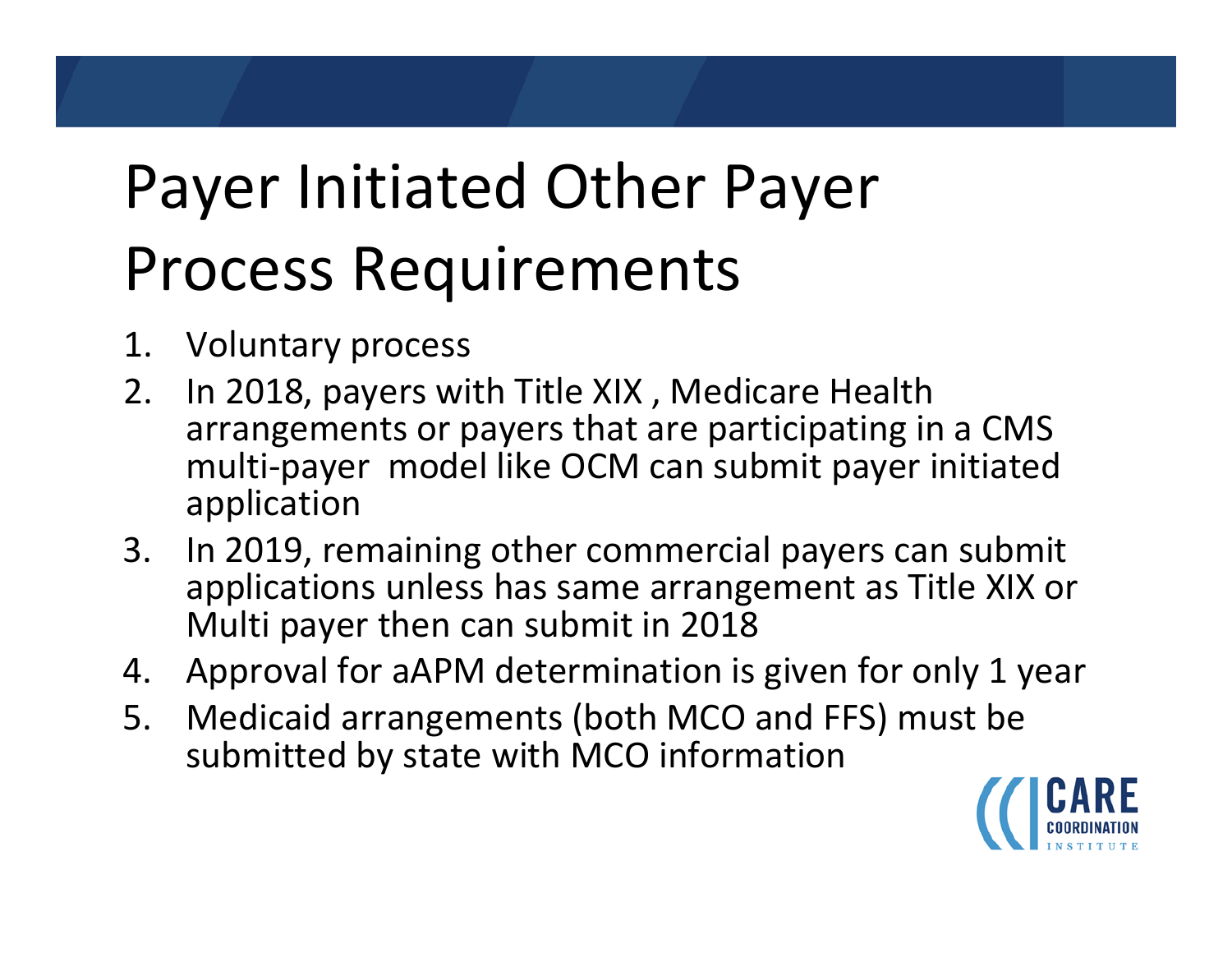### Payer Initiated Timelines

- 1. Medicaid‐Submission portal opens Jan of relevant period and concludes April
- 2. Multi‐payer‐ open January and concludes June
- 3. Medicare Advantage‐ aligned with MA bid timeline‐ April and concludes June

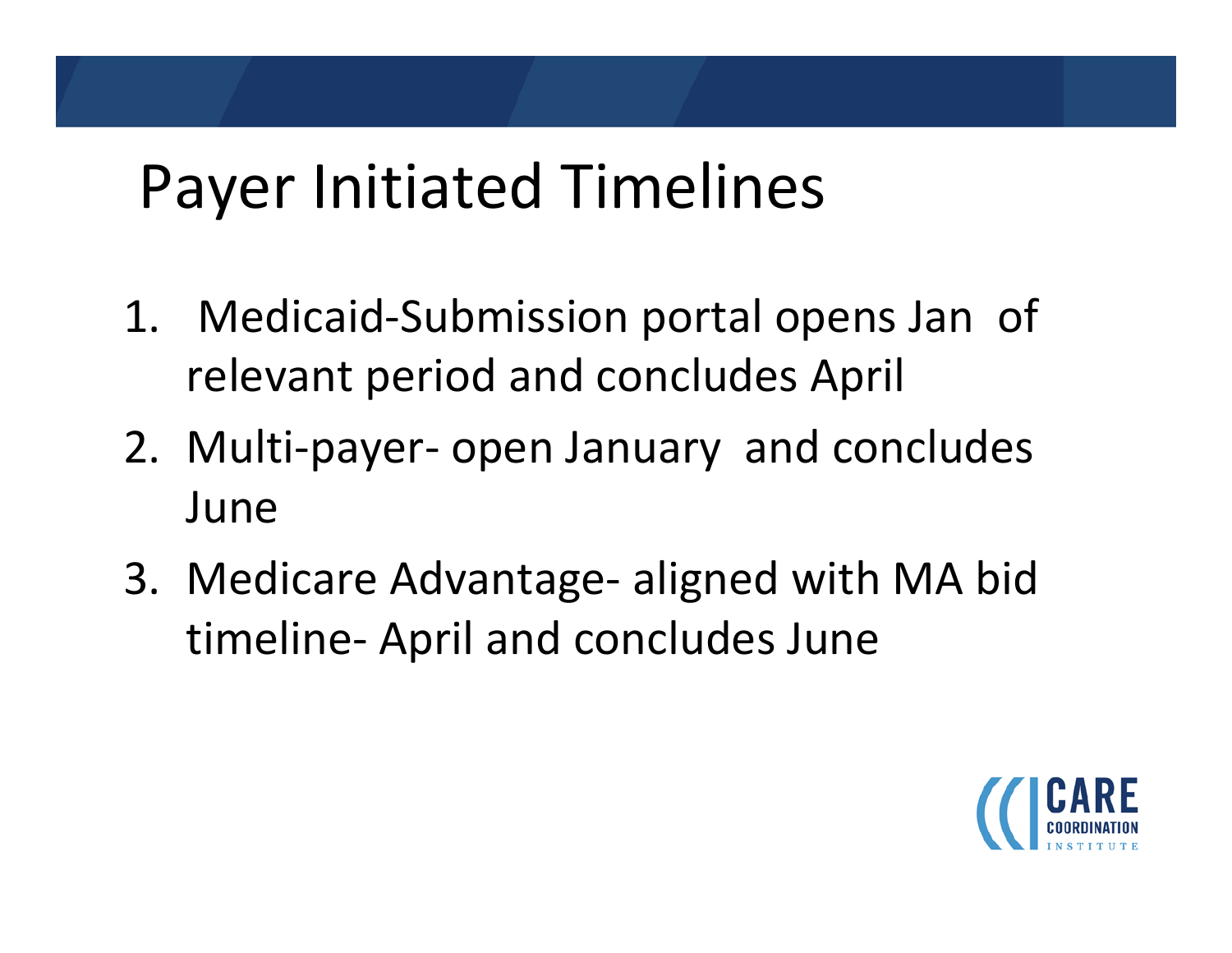## Clinician Initiated after Payer Submission

- 1. Eligible Clinician (EC) can only submit if payer has not submitted
- 2. Can only submit if they have <sup>a</sup> signed contract
- 3. For Multi payer and MA plans ECs can only submit during performance year (2019)
- 4. For Medicaid, it can be Sept 2018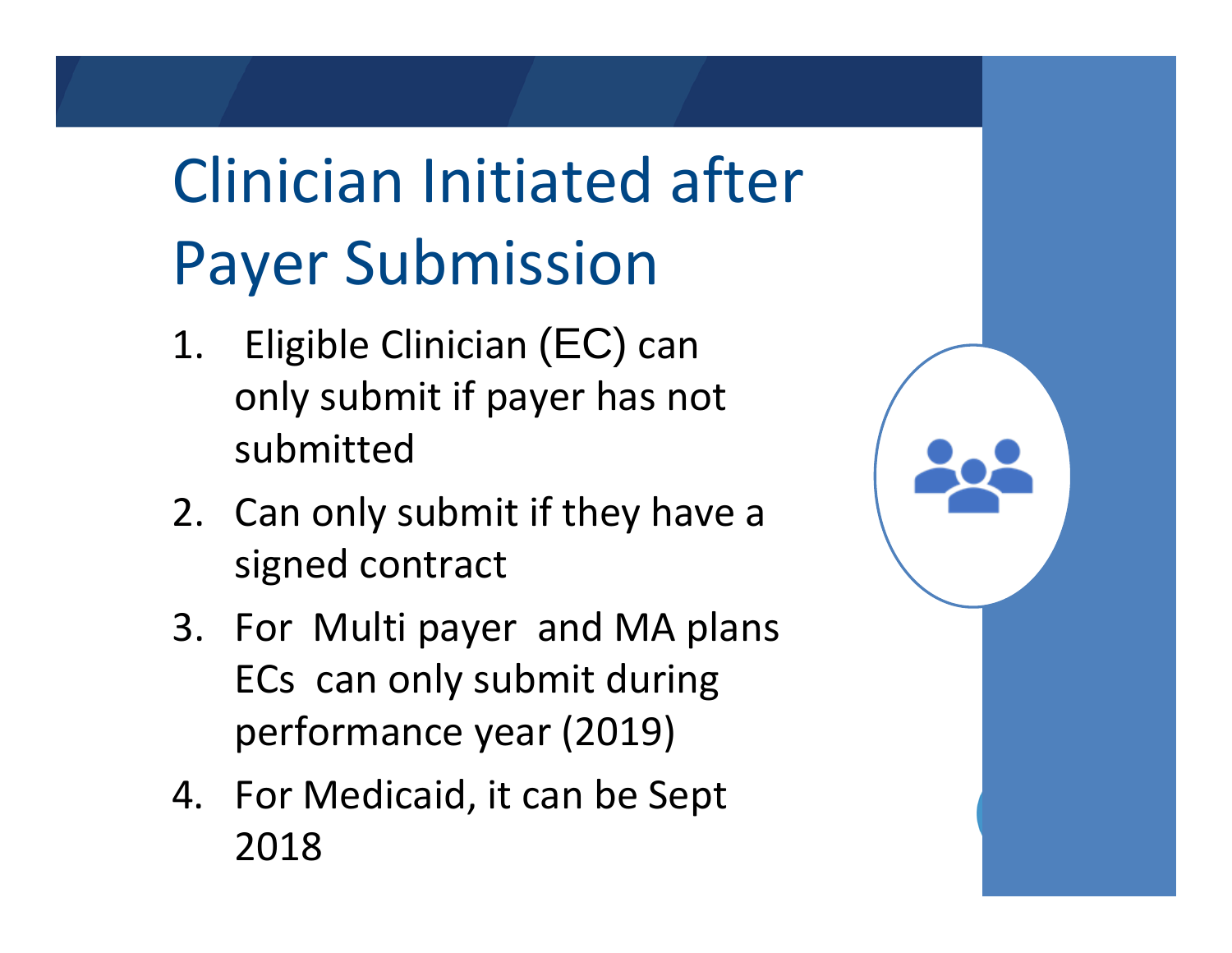## Information Needed for Submission

- 1. Submission Form Completed (by HPMS if MA)
- 2. Descriptive language of elements (arrangement details, CHERT evidence, quality measures, participants and locations)
- 3. Certification of accuracy is required
- 4. Retaining Records are required
- 5. Some information will be public but sensitive information will remain confidential
- 6. Can send redacted contracts

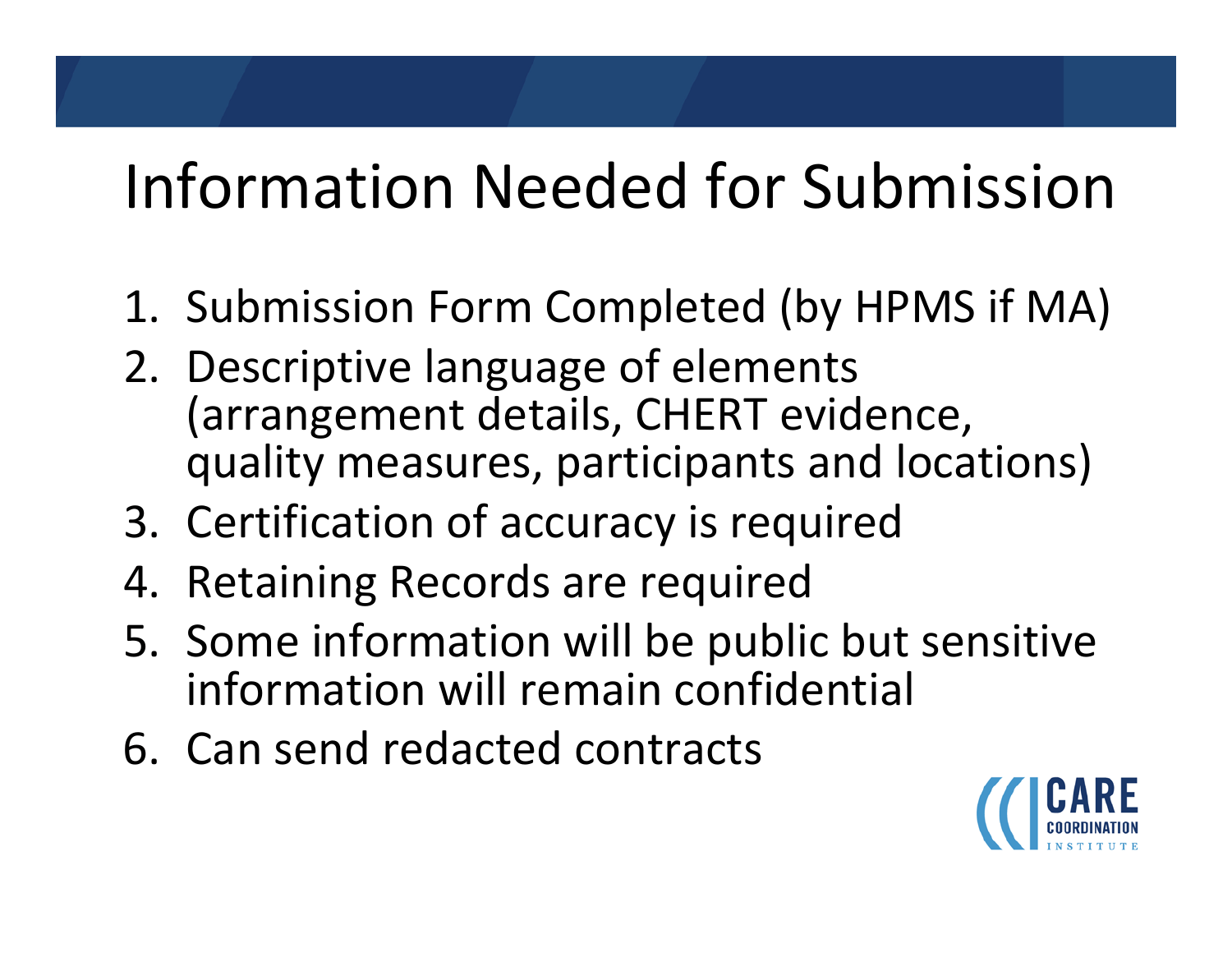### Potential Pitfalls

- 1. Contract dates
- 2. Submission requirements
- 3. Deadlines
- 4. Clinicians
- 5. Infrastructure

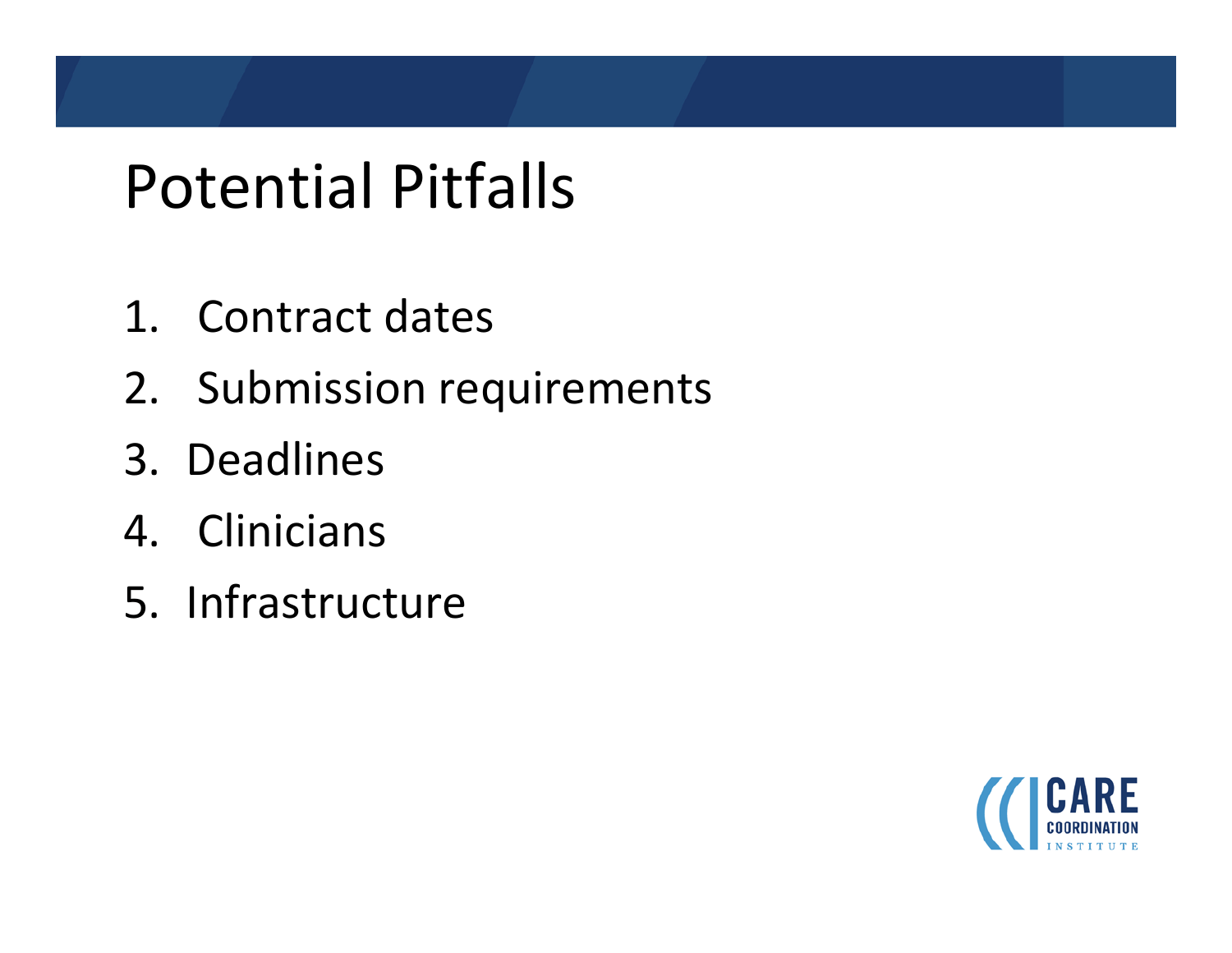## Key Success Factors

- 1. Familiarity with CMS requirements
- 2. Start discussion early with ALL stakeholders
- 3. Develop infrastructure

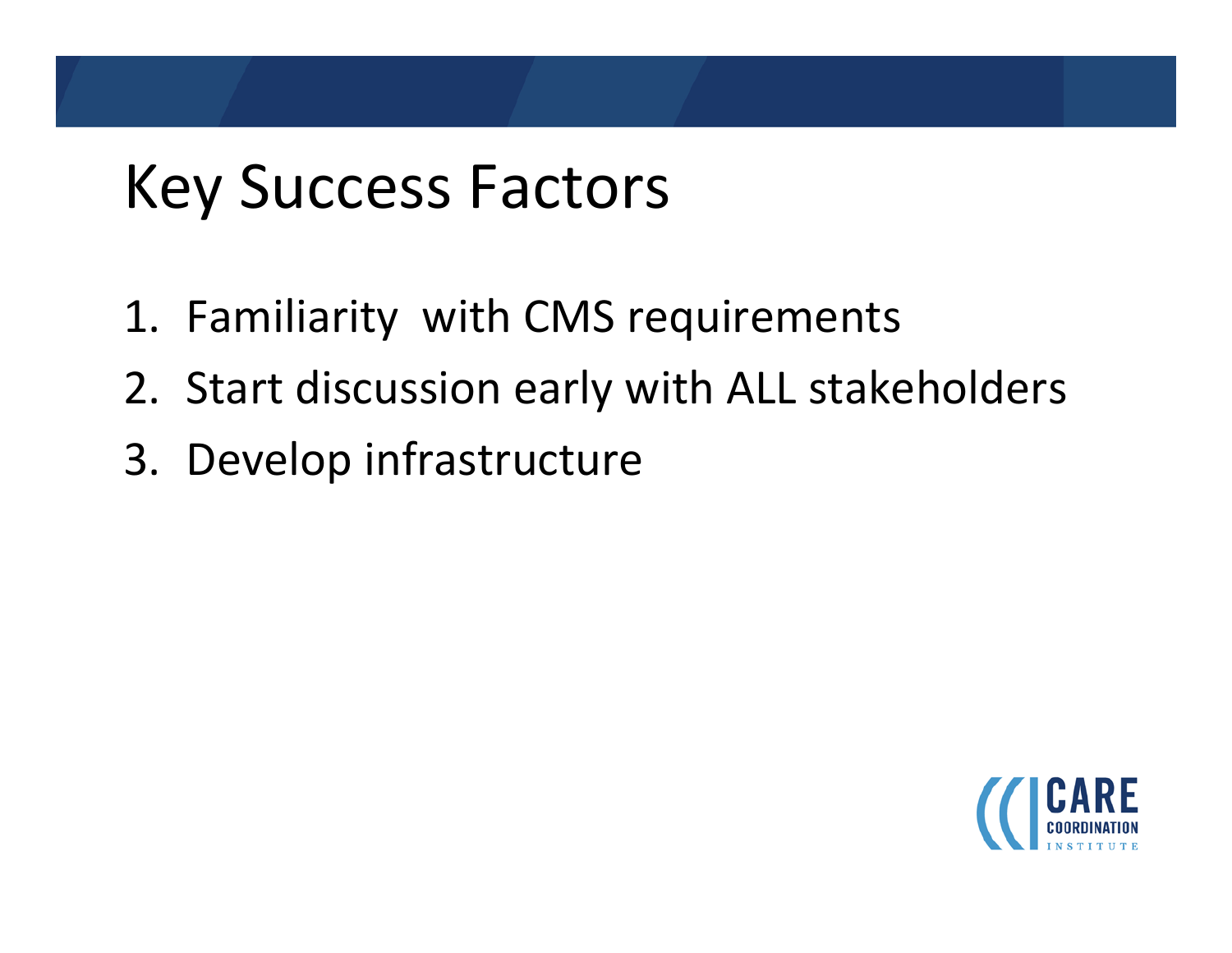### Reasons to Participate

- 1. Align Population Health Activities
- 2. Optimize aAPM bonus opportunity
- 3. QP Snapshot dates are identical to Medicare except for December 1‐ can be individual or at APM entity
- 4. Fixed Cost advantage